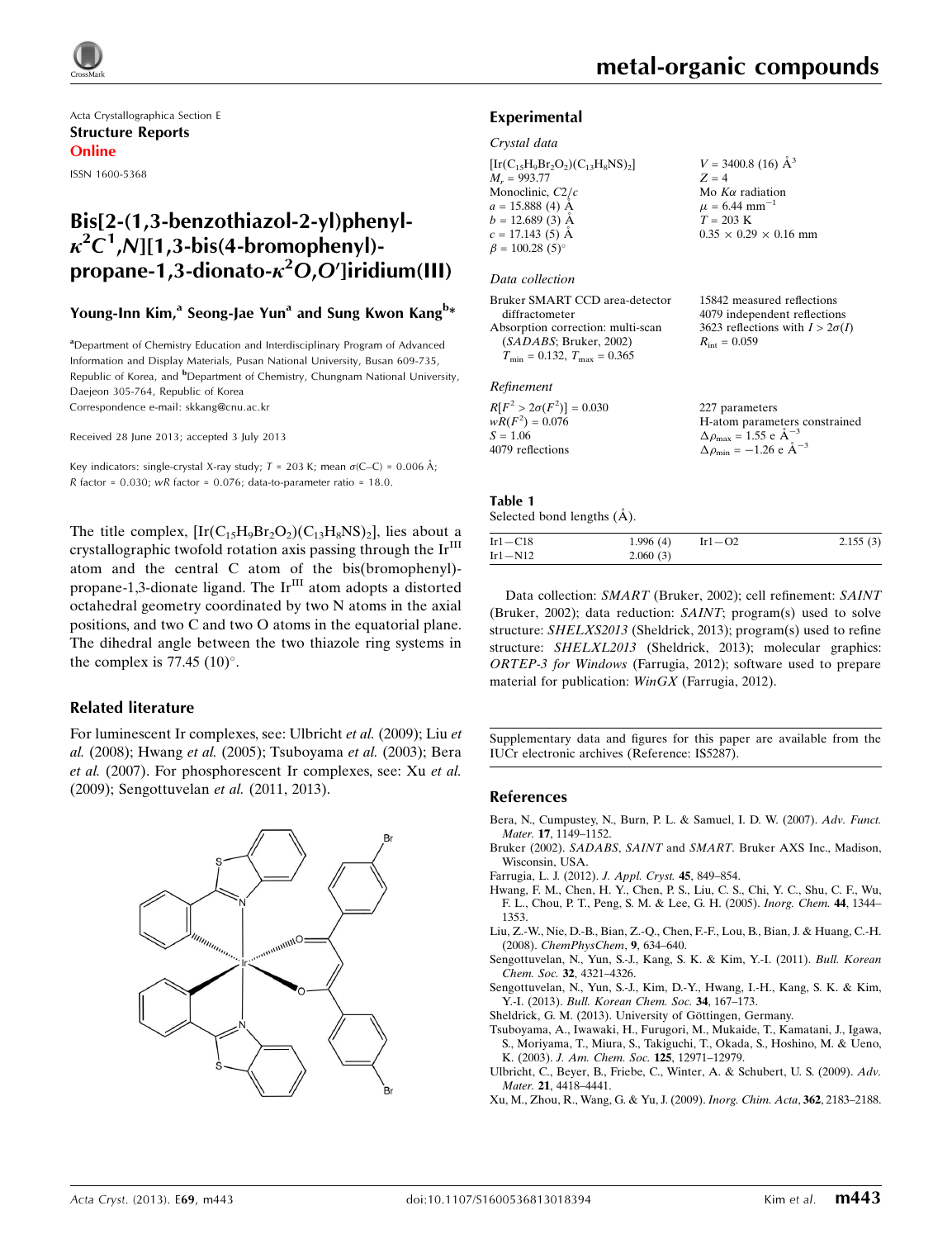# **supporting information**

*Acta Cryst.* (2013). E**69**, m443 [doi:10.1107/S1600536813018394]

# **Bis[2-(1,3-benzothiazol-2-yl)phenyl-***κ***<sup>2</sup>** *C***1 ,***N***][1,3-bis(4-bromophenyl) propane-1,3-dionato-***κ***<sup>2</sup>** *O***,***O***′]iridium(III)**

## **Young-Inn Kim, Seong-Jae Yun and Sung Kwon Kang**

## **S1. Comment**

Electrophosphorescent materials based on iridium(III) have been developed in order to apply for organic light-emitting diodes (OLEDs) (Ulbricht *et al.*, 2009) because iridium(III) complexes possess relatively short excited state lifetimes, high quantum efficiencies (Liu *et al.*, 2008; Hwang *et al.*, 2005; Tsuboyama *et al.*, 2003) and remarkable color tuning from red to blue by a modification of the ligand structures (Bera *et al.*, 2007). Recently, we reported red phosphorescent iridium complexes (Sengottuvelan, Yun, Kim *et al.*, 2013; Sengottuvelan *et al.*, 2011) for an application for OLEDs. Herein, an orange-red emissive complex, a new heteroleptic cyclometalated iridium(III) complex containing two 2 phenylbenzothiazole as main ligands and 1,3-bis(*p*-bromophenyl)-1,3-propanedione as an ancillary ligand, is prepared and its crystal structure is reported. The title complex emitted at 617 (595 s h.) nm in dichloromethane at room temperature.

In the title compound (Fig. 1), the Ir<sup>III</sup> atom lies on a twofold axis and is coordinated by two C atoms, two N atoms, and two O atoms of three bidentate ligands in a distorted octahedral geometry. The angles around Ir atoms are in the range of 79.67 (14)–97.27 (14)°. The Ir—C bond distances of 1.996 (4) Å are shorter than the Ir—N distances of 2.060 (3) Å due to the stronger *trans* influence of the phenyl ring compared to the 5-membered thiazole ring (Table 1). The bidentate 1,3 benzothiazol-2-ylphenyl ligand (N12–C26) is almost planar, with an r.m.s. deviation of 0.051 Å from the corresponding least-squares plane defined by the fifteen constituent atoms.

## **S2. Experimental**

2-Phenylbenzothiazole (pbt) was purchased from Sigma-Aldrich Chemicals.

Synthesis of 1,3-bis(*p*-bromophenyl)-1,3-propanedione (dbacac): A mixture of a sodium hydride in oil dispersion (60%) and ethyl 4-bromobenzoate in 20 ml of dry THF was heated to 60 °C. 4-Bromoacetophenone in 8 ml in dry THF was added dropwise to the mixture. After the reaction temperature was held at 60  $^{\circ}$ C for 1 day, the mixture was poured into water and then neutralized with hydrochloric acid. The resulting precipitate was recrystallized from dichloromethane and hexane to give pale ivory powders.

Synthesis of title complex: The reaction of IrCl<sub>3</sub> 3H<sub>2</sub>O with pbt in a 3:1 mixture of 2-ethoxyethanol and water at 135 °C gave cyclometallated iridium(III)  $\mu$ -chloro-bridged dimer,  $[(\text{pbt})_2\text{Ir}(\mu-\text{Cl})]_2$ . The prepared iridium(III) dimer complex, sodium carbonate and dbacac were dissolved in 2-ethoxyethanol. The mixture was heated at 125 °C for 8 h. The mixture was extracted with dichloromethane and dried over anhydrous magnesium sulfate. The crude product was flash chromatographed on silica gel using dichloromethane/methanol as an eluent. The red crystals were obtained from hexane/chloroform solution by slow evaporation at room temperature.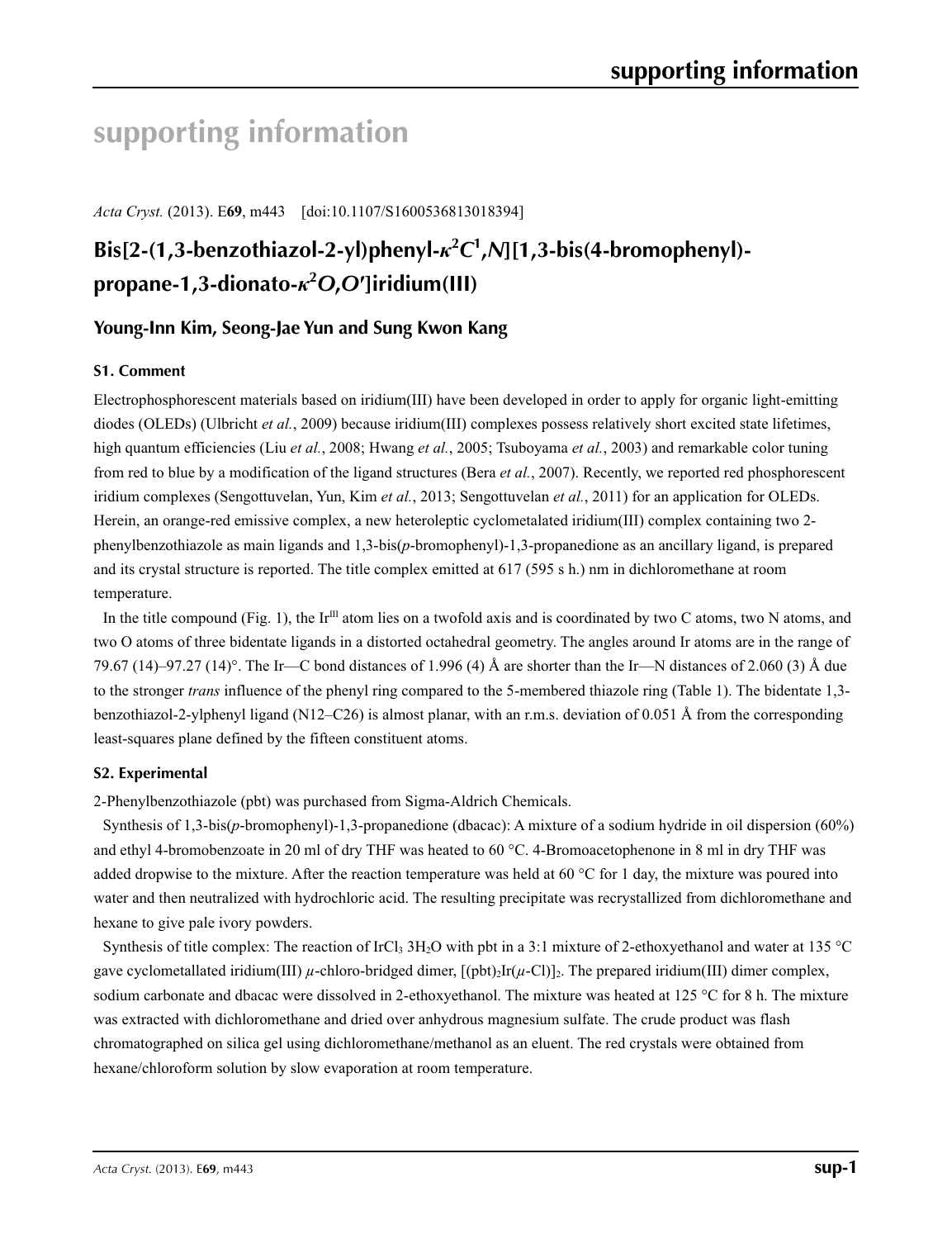## **S3. Refinement**

All H atoms were positioned geometrically and refined using a riding model, with C—H = 0.93 Å and with  $U_{iso}(H)$  = 1.2*U*<sub>eq</sub>(C). The maximum and minimum residual electron density peaks were located at 0.84 and 0.81 Å, respectively, from atom Ir1.



## **Figure 1**

Molecular structure of the title compound, showing the atom-numbering scheme and 30% probability ellipsoids. [Symmetry code: (i) -*x*, *y*, -*z* + 1/2.]

## **Bis[2-(1,3-benzothiazol-2-yl)phenyl-***κ***<sup>2</sup>** *C***1 ,***N***][1,3-bis(4-bromophenyl)propane-1,3-dionato-***κ***<sup>2</sup>** *O***,***O***′]iridium(III)**

| Crystal data                                                                                                                                                                                                                                            |                                                                                                                                                                                                                                                                           |
|---------------------------------------------------------------------------------------------------------------------------------------------------------------------------------------------------------------------------------------------------------|---------------------------------------------------------------------------------------------------------------------------------------------------------------------------------------------------------------------------------------------------------------------------|
| $[Ir(C_{15}H_9Br_2O_2)(C_{13}H_8NS)_2]$<br>$M_r = 993.77$<br>Monoclinic, $C2/c$<br>Hall symbol: -C 2yc<br>$a = 15.888(4)$ Å<br>$b = 12.689(3)$ Å<br>$c = 17.143(5)$ Å<br>$\beta$ = 100.28 (5) <sup>o</sup><br>$V = 3400.8$ (16) Å <sup>3</sup><br>$Z=4$ | $F(000) = 1920$<br>$D_x = 1.941$ Mg m <sup>-3</sup><br>Mo Ka radiation, $\lambda = 0.71073$ Å<br>Cell parameters from 6529 reflections<br>$\theta$ = 2.3–28.2°<br>$\mu$ = 6.44 mm <sup>-1</sup><br>$T = 203 \text{ K}$<br>Block, red<br>$0.35 \times 0.29 \times 0.16$ mm |
| Data collection                                                                                                                                                                                                                                         |                                                                                                                                                                                                                                                                           |
| Bruker SMART CCD area-detector<br>diffractometer<br>Radiation source: fine-focus sealed tube                                                                                                                                                            | Absorption correction: multi-scan<br>(SADABS; Bruker, 2002)<br>$T_{\min} = 0.132$ , $T_{\max} = 0.365$<br>15842 measured reflections                                                                                                                                      |
| $\varphi$ and $\omega$ scans                                                                                                                                                                                                                            |                                                                                                                                                                                                                                                                           |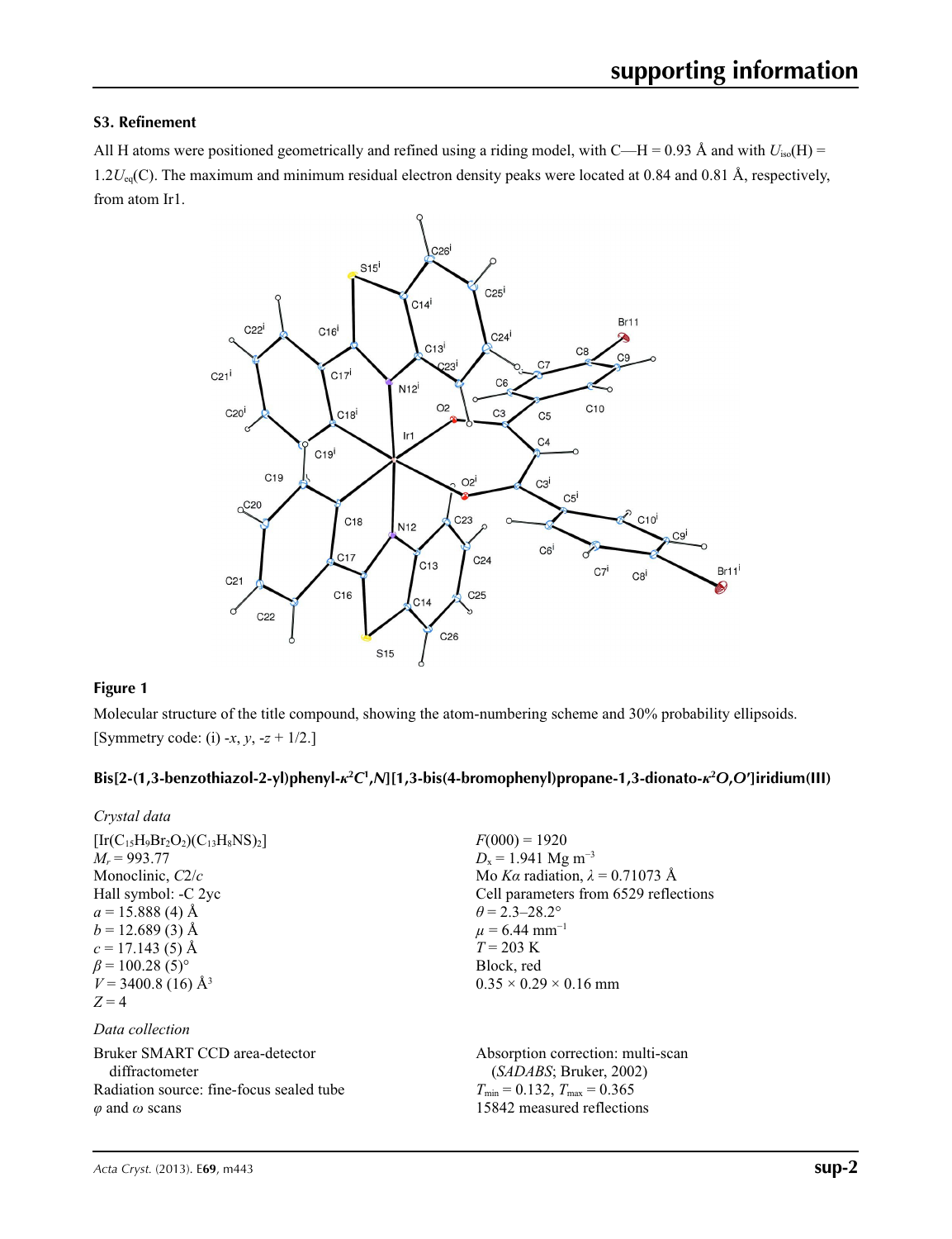| $h = -9 \rightarrow 21$                                     |
|-------------------------------------------------------------|
| $k = -16 \rightarrow 8$                                     |
| $l = -21 \rightarrow 21$                                    |
|                                                             |
|                                                             |
| Hydrogen site location: inferred from                       |
| neighbouring sites                                          |
| H-atom parameters constrained                               |
| $w = 1/[\sigma^2(F_0^2) + (0.0363P)^2 + 6.8133P]$           |
| where $P = (F_o^2 + 2F_c^2)/3$                              |
| $(\Delta/\sigma)_{\text{max}} = 0.001$                      |
| $\Delta\rho_{\text{max}} = 1.55 \text{ e } \text{\AA}^{-3}$ |
| $\Delta \rho_{\rm min} = -1.26$ e Å <sup>-3</sup>           |
|                                                             |

### *Special details*

**Geometry**. All e.s.d.'s (except the e.s.d. in the dihedral angle between two l.s. planes) are estimated using the full covariance matrix. The cell e.s.d.'s are taken into account individually in the estimation of e.s.d.'s in distances, angles and torsion angles; correlations between e.s.d.'s in cell parameters are only used when they are defined by crystal symmetry. An approximate (isotropic) treatment of cell e.s.d.'s is used for estimating e.s.d.'s involving l.s. planes.

*Fractional atomic coordinates and isotropic or equivalent isotropic displacement parameters (Å2 )*

|                 | $\boldsymbol{\chi}$ | $\mathcal{Y}$ | $\boldsymbol{Z}$ | $U_{\rm iso}$ */ $U_{\rm eq}$ |
|-----------------|---------------------|---------------|------------------|-------------------------------|
| Ir1             | $\mathbf{0}$        | 0.38790(2)    | 0.25             | 0.01610(7)                    |
| O2              | 0.02867(16)         | 0.2664(2)     | 0.33857(15)      | 0.0201(5)                     |
| C <sub>3</sub>  | 0.0262(2)           | 0.1685(3)     | 0.3239(2)        | 0.0198(7)                     |
| C4              | $\boldsymbol{0}$    | 0.1208(4)     | 0.25             | 0.0307(13)                    |
| H <sub>4</sub>  | $\boldsymbol{0}$    | 0.0475        | 0.25             | $0.037*$                      |
| C <sub>5</sub>  | 0.0587(2)           | 0.0971(3)     | 0.3927(2)        | 0.0206(7)                     |
| C6              | 0.1155(3)           | 0.1359(3)     | 0.4576(2)        | 0.0270(8)                     |
| H <sub>6</sub>  | 0.1298              | 0.207         | 0.4595           | $0.032*$                      |
| C7              | 0.1512(3)           | 0.0701(4)     | 0.5198(3)        | 0.0311(9)                     |
| H7              | 0.1909              | 0.0961        | 0.562            | $0.037*$                      |
| C8              | 0.1264(3)           | $-0.0348(3)$  | 0.5177(3)        | 0.0290(9)                     |
| C9              | 0.0688(3)           | $-0.0745(3)$  | 0.4554(2)        | 0.0265(8)                     |
| H9              | 0.0528              | $-0.145$      | 0.4547           | $0.032*$                      |
| C10             | 0.0349(3)           | $-0.0081(3)$  | 0.3935(2)        | 0.0244(8)                     |
| H10             | $-0.0047$           | $-0.0346$     | 0.3516           | $0.029*$                      |
| Br11            | 0.17062(3)          | $-0.12509(4)$ | 0.60339(3)       | 0.04469(14)                   |
| N12             | 0.11887(19)         | 0.3940(2)     | 0.21803(19)      | 0.0202(6)                     |
| C13             | 0.1968(2)           | 0.3442(3)     | 0.2459(2)        | 0.0207(7)                     |
| C14             | 0.2596(2)           | 0.3667(3)     | 0.1998(2)        | 0.0244(8)                     |
| S15             | 0.21858(6)          | 0.45204(9)    | 0.12315(6)       | 0.0295(2)                     |
| C16             | 0.1222(2)           | 0.4541(3)     | 0.1558(2)        | 0.0199(7)                     |
| C17             | 0.0476(2)           | 0.5149(3)     | 0.1241(2)        | 0.0196(7)                     |
| C18             | $-0.0208(2)$        | 0.4977(3)     | 0.1654(2)        | 0.0184(7)                     |
| C19             | $-0.0952(2)$        | 0.5581(3)     | 0.1394(2)        | 0.0261(8)                     |
| H <sub>19</sub> | $-0.1418$           | 0.5513        | 0.165            | $0.031*$                      |
| C20             | $-0.0997(3)$        | 0.6271(3)     | 0.0762(3)        | 0.0303(9)                     |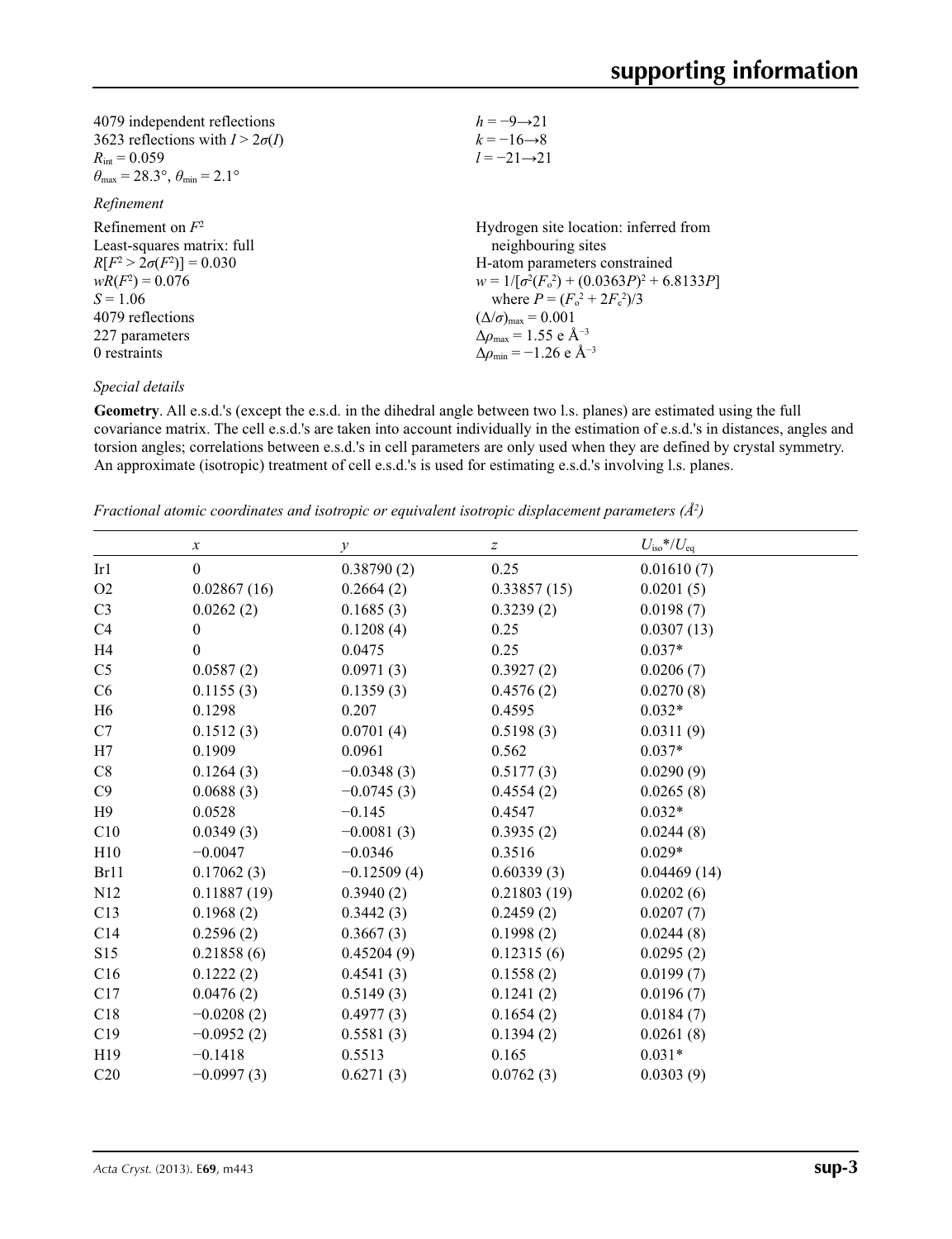| H <sub>20</sub> | $-0.1496$    | 0.6655    | 0.0603    | $0.036*$   |  |
|-----------------|--------------|-----------|-----------|------------|--|
| C <sub>21</sub> | $-0.0318(3)$ | 0.6408(3) | 0.0359(2) | 0.0268(9)  |  |
| H21             | $-0.0362$    | 0.6875    | $-0.0064$ | $0.032*$   |  |
| C <sub>22</sub> | 0.0422(2)    | 0.5837(3) | 0.0601(2) | 0.0228(8)  |  |
| H <sub>22</sub> | 0.0883       | 0.5911    | 0.0337    | $0.027*$   |  |
| C <sub>23</sub> | 0.2167(2)    | 0.2787(3) | 0.3110(2) | 0.0268(8)  |  |
| H <sub>23</sub> | 0.1763       | 0.2638    | 0.3425    | $0.032*$   |  |
| C <sub>24</sub> | 0.2977(3)    | 0.2359(4) | 0.3284(3) | 0.0333(10) |  |
| H <sub>24</sub> | 0.3115       | 0.1915    | 0.372     | $0.04*$    |  |
| C <sub>25</sub> | 0.3590(3)    | 0.2575(4) | 0.2825(3) | 0.0329(10) |  |
| H <sub>25</sub> | 0.413        | 0.2272    | 0.2954    | $0.039*$   |  |
| C <sub>26</sub> | 0.3408(3)    | 0.3236(4) | 0.2180(3) | 0.0327(9)  |  |
| H <sub>26</sub> | 0.382        | 0.3388    | 0.1873    | $0.039*$   |  |
|                 |              |           |           |            |  |

*Atomic displacement parameters (Å2 )*

|                 | $U^{11}$    | $U^{22}$    | $U^{33}$    | $U^{12}$      | $U^{13}$   | $U^{23}$         |
|-----------------|-------------|-------------|-------------|---------------|------------|------------------|
| Ir1             | 0.01424(10) | 0.01535(10) | 0.01891(12) | $\mathbf{0}$  | 0.00346(7) | $\boldsymbol{0}$ |
| O2              | 0.0234(13)  | 0.0187(13)  | 0.0190(13)  | $-0.0013(10)$ | 0.0061(10) | 0.0028(9)        |
| C <sub>3</sub>  | 0.0209(16)  | 0.0198(18)  | 0.0201(19)  | $-0.0006(14)$ | 0.0074(14) | 0.0040(13)       |
| C4              | 0.051(4)    | 0.017(3)    | 0.025(3)    | $\theta$      | 0.011(3)   | $\theta$         |
| C <sub>5</sub>  | 0.0246(18)  | 0.0197(18)  | 0.0198(19)  | 0.0025(14)    | 0.0105(14) | $-0.0005(13)$    |
| C6              | 0.0275(19)  | 0.026(2)    | 0.028(2)    | $-0.0048(16)$ | 0.0062(16) | 0.0025(15)       |
| C7              | 0.0256(19)  | 0.038(2)    | 0.029(2)    | $-0.0043(18)$ | 0.0026(17) | 0.0056(17)       |
| $\mbox{C}8$     | 0.0233(18)  | 0.032(2)    | 0.034(2)    | 0.0048(17)    | 0.0113(17) | 0.0138(17)       |
| C9              | 0.035(2)    | 0.0183(17)  | 0.029(2)    | 0.0041(16)    | 0.0139(17) | 0.0062(15)       |
| C10             | 0.0297(19)  | 0.0208(18)  | 0.024(2)    | $-0.0005(15)$ | 0.0071(16) | 0.0023(14)       |
| Br11            | 0.0279(2)   | 0.0540(3)   | 0.0503(3)   | 0.0050(2)     | 0.0020(2)  | 0.0296(2)        |
| N12             | 0.0169(14)  | 0.0209(15)  | 0.0228(16)  | 0.0005(12)    | 0.0034(12) | $-0.0015(12)$    |
| C13             | 0.0143(15)  | 0.0221(18)  | 0.025(2)    | $-0.0021(14)$ | 0.0016(14) | $-0.0042(14)$    |
| C14             | 0.0207(18)  | 0.025(2)    | 0.028(2)    | 0.0032(15)    | 0.0063(15) | 0.0046(14)       |
| S15             | 0.0228(5)   | 0.0371(6)   | 0.0312(6)   | 0.0040(4)     | 0.0114(4)  | 0.0114(4)        |
| C16             | 0.0198(17)  | 0.0213(17)  | 0.0185(18)  | $-0.0025(14)$ | 0.0035(14) | $-0.0005(13)$    |
| C17             | 0.0200(17)  | 0.0193(17)  | 0.0182(18)  | 0.0002(14)    | 0.0001(14) | $-0.0018(13)$    |
| C18             | 0.0192(16)  | 0.0154(16)  | 0.0195(19)  | 0.0010(13)    | 0.0008(14) | $-0.0028(12)$    |
| C19             | 0.0221(18)  | 0.025(2)    | 0.030(2)    | 0.0033(15)    | 0.0022(16) | 0.0000(15)       |
| C20             | 0.030(2)    | 0.027(2)    | 0.032(2)    | 0.0094(17)    | 0.0010(17) | 0.0011(16)       |
| C21             | 0.038(2)    | 0.0191(18)  | 0.022(2)    | $-0.0004(16)$ | 0.0017(17) | 0.0013(14)       |
| C22             | 0.0251(18)  | 0.0228(18)  | 0.0200(19)  | $-0.0028(15)$ | 0.0026(15) | $-0.0013(14)$    |
| C <sub>23</sub> | 0.0187(17)  | 0.029(2)    | 0.033(2)    | 0.0008(15)    | 0.0062(16) | 0.0096(16)       |
| C <sub>24</sub> | 0.028(2)    | 0.036(2)    | 0.035(2)    | 0.0082(18)    | 0.0020(18) | 0.0116(18)       |
| C <sub>25</sub> | 0.0216(19)  | 0.035(2)    | 0.041(3)    | 0.0119(17)    | 0.0036(18) | 0.0038(18)       |
| C <sub>26</sub> | 0.0225(19)  | 0.038(2)    | 0.041(3)    | 0.0040(18)    | 0.0143(17) | 0.0054(19)       |
|                 |             |             |             |               |            |                  |

*Geometric parameters (Å, º)*

| $Ir1-C18i$ | 1.996(4) | $C13 - C23$ | 1.382(5) |
|------------|----------|-------------|----------|
| $Ir1-C18$  | 1.996(4) | $C13 - C14$ | 1.407(5) |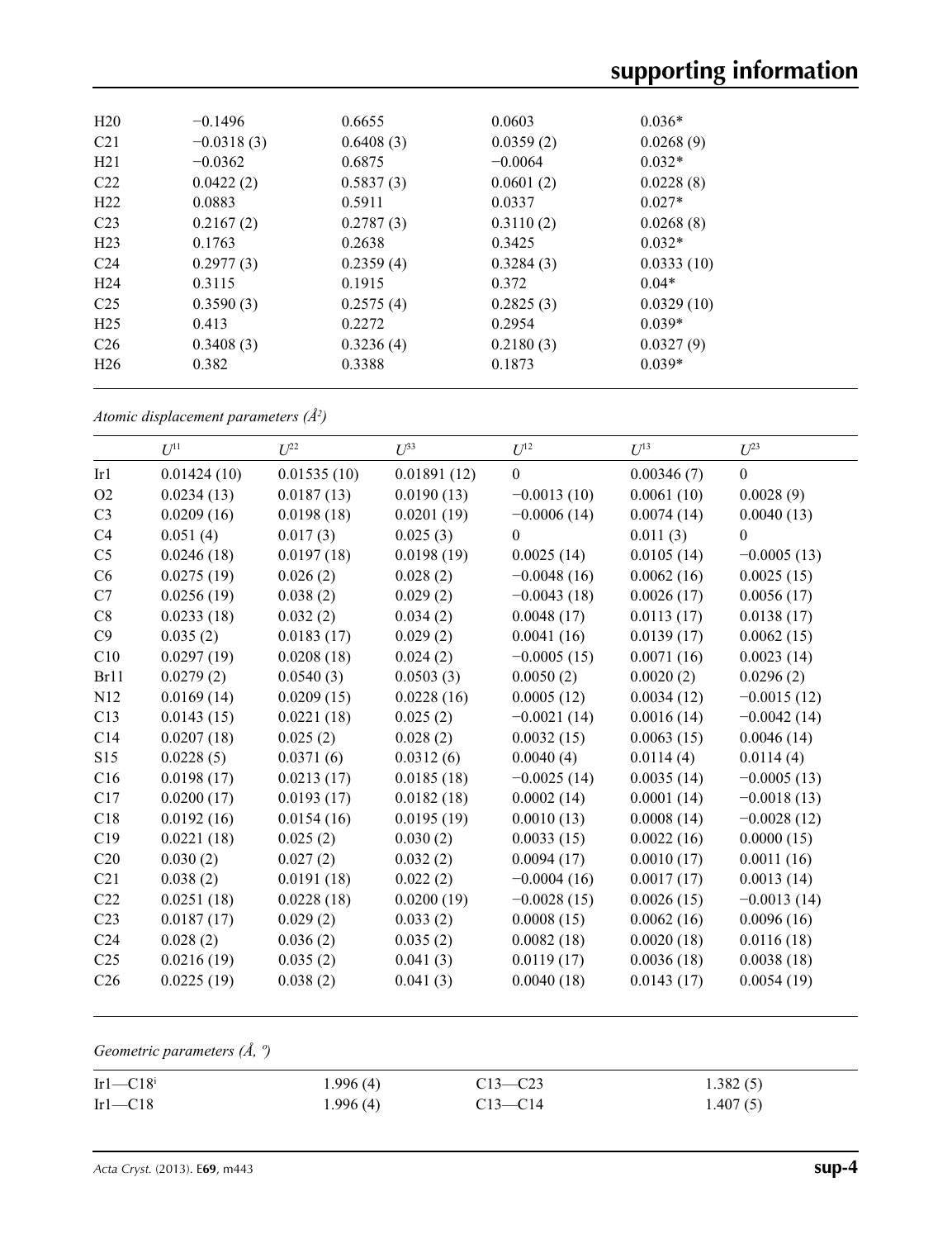| Irl $-N12^i$                    | 2.060(3)   | $C14-C26$         | 1.385(5)   |
|---------------------------------|------------|-------------------|------------|
| $Ir1 - N12$                     | 2.060(3)   | $C14 - S15$       | 1.738(4)   |
| $Ir1 - O2$ <sup>i</sup>         | 2.155(3)   | $S15 - C16$       | 1.722(4)   |
| $Ir1 - O2$                      | 2.155(3)   | $C16 - C17$       | 1.436(5)   |
| $O2-C3$                         | 1.266(4)   | $C17 - C22$       | 1.394(5)   |
| $C3-C4$                         | 1.399(4)   | $C17 - C18$       | 1.415(5)   |
| $C3-C5$                         | 1.505(5)   | $C18 - C19$       | 1.413(5)   |
| $C4 - C3$ <sup>i</sup>          | 1.399(4)   | $C19 - C20$       | 1.384(6)   |
| $C4 - H4$                       | 0.93       | $C19 - H19$       | 0.93       |
| $C5 - C10$                      | 1.388(5)   | $C20-C21$         | 1.392(6)   |
| $C5-C6$                         | 1.391(6)   | $C20 - H20$       | 0.93       |
| $C6-C7$                         | 1.392(6)   | $C21 - C22$       | 1.381(6)   |
| $C6 - H6$                       | 0.93       | $C21 - H21$       | 0.93       |
| $C7-C8$                         | 1.387(6)   | $C22-H22$         | 0.93       |
| $C7 - H7$                       | 0.93       | $C23-C24$         | 1.380(5)   |
| $C8-C9$                         | 1.372(6)   | $C23 - H23$       | 0.93       |
| $C8 - Br11$                     | 1.896(4)   | $C24 - C25$       | 1.384(6)   |
| $C9 - C10$                      | 1.386(5)   | $C24 - H24$       | 0.93       |
| $C9 - H9$                       | 0.93       | $C25-C26$         | 1.377(6)   |
| $C10 - H10$                     | 0.93       | $C25 - H25$       | 0.93       |
| $N12 - C16$                     | 1.320(5)   | $C26 - H26$       | 0.93       |
| $N12 - C13$                     | 1.396(5)   |                   |            |
|                                 |            |                   |            |
| $C18$ <sup>i</sup> -Irl- $C18$  | 91.4(2)    | $C13 - N12 - Ir1$ | 133.7(3)   |
| $C18^i$ -Irl-N12 <sup>i</sup>   | 79.67 (14) | $C23 - C13 - N12$ | 127.6(3)   |
| $C18$ —Irl—N12 <sup>i</sup>     | 97.27(14)  | $C23 - C13 - C14$ | 119.5(3)   |
| $C18^i$ -Irl-N12                | 97.27(14)  | $N12 - C13 - C14$ | 113.0(3)   |
| $C18$ —Irl—N12                  | 79.67 (14) | $C26-C14-C13$     | 121.3(4)   |
| $N12^i$ -Irl-N12                | 175.67(17) | $C26-C14-S15$     | 128.7(3)   |
| $C18^i$ -Irl- $O2^i$            | 176.72(12) | $C13 - C14 - S15$ | 110.1(3)   |
| $C18 - Ir1 - O2i$               | 90.04(12)  | $C16 - S15 - C14$ | 89.93 (18) |
| $N12^i$ -Irl- $O2^i$            | 97.24(11)  | N12-C16-C17       | 117.8(3)   |
| $N12$ —Irl—O2 <sup>i</sup>      | 85.88 (11) | $N12 - C16 - S15$ | 114.8(3)   |
| $C18^i$ -Irl-02                 | 90.04(12)  | $C17 - C16 - S15$ | 127.3(3)   |
| $C18 - Ir1 - O2$                | 176.72(12) | $C22-C17-C18$     | 123.1(3)   |
| $N12^i$ -Irl-02                 | 85.88 (11) | $C22-C17-C16$     | 124.4(4)   |
| $N12 - Ir1 - O2$                | 97.24 (11) | $C18-C17-C16$     | 112.5(3)   |
| $O2^i$ -Irl- $O2$               | 88.63 (14) | $C19 - C18 - C17$ | 115.6(3)   |
| $C3 - 02 - Ir1$                 | 124.5(2)   | $C19 - C18 - Ir1$ | 129.0(3)   |
| $O2-C3-C4$                      | 126.8(4)   | $C17-C18$ —Irl    | 115.4(3)   |
| $O2 - C3 - C5$                  | 116.2(3)   | $C20-C19-C18$     | 120.9(4)   |
| $C4-C3-C5$                      | 117.0(4)   | C20-C19-H19       | 119.5      |
| $C3$ <sup>i</sup> - $C4$ - $C3$ | 128.7(5)   | $C18-C19-H19$     | 119.5      |
| $C3$ <sup>i</sup> - $C4$ -H4    | 115.7      | $C19 - C20 - C21$ | 122.1(4)   |
| $C3-C4-H4$                      | 115.7      | $C19 - C20 - H20$ | 119        |
| $C10-C5-C6$                     | 118.1(4)   | $C21 - C20 - H20$ | 119        |
| $C10-C5-C3$                     | 122.1(3)   | $C22-C21-C20$     | 118.6(4)   |
| $C6-C5-C3$                      | 119.8(3)   | $C22-C21-H21$     | 120.7      |
|                                 |            |                   |            |